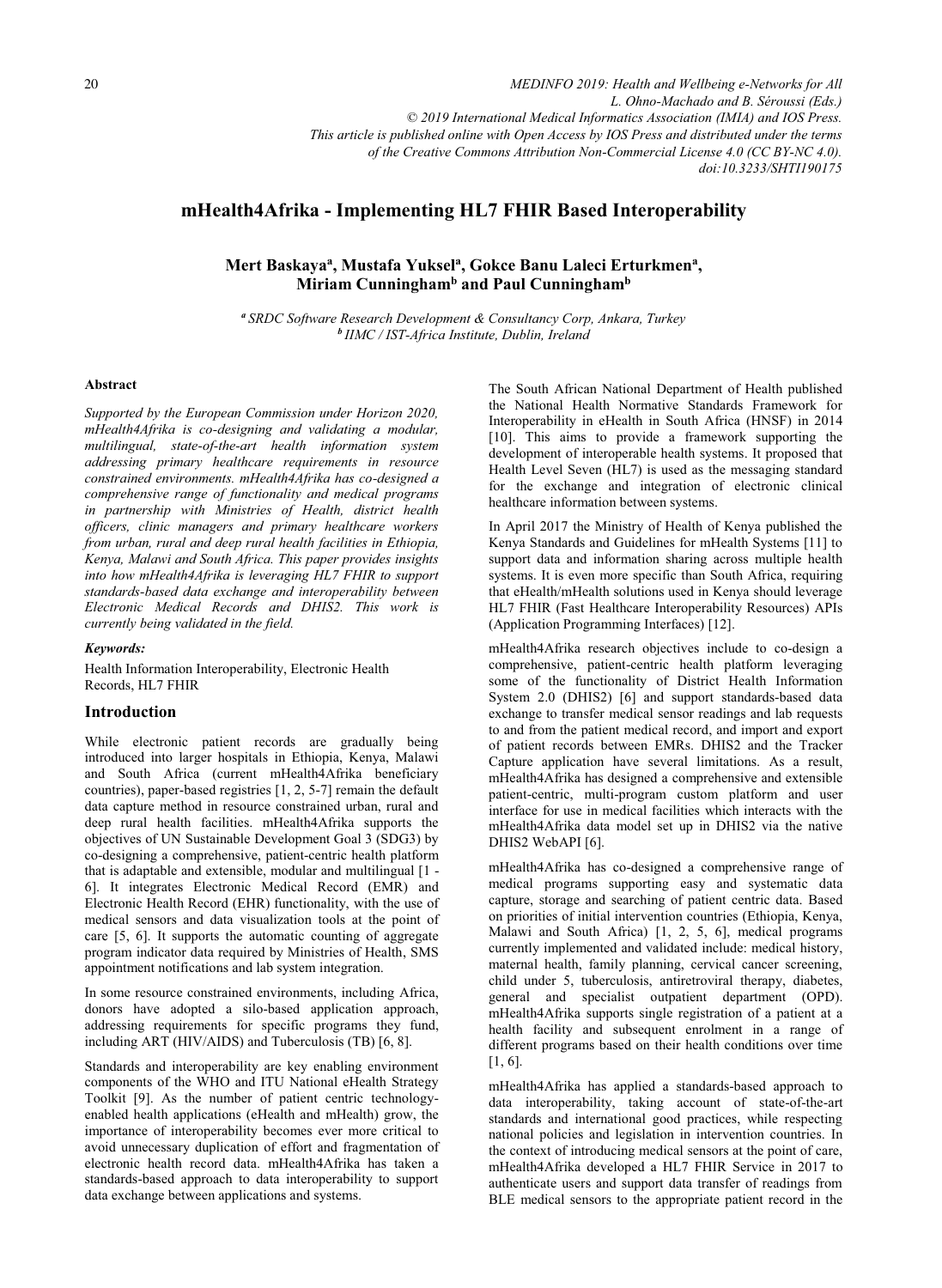mHealth4Afrika data model stored in the DHIS2 server via the DHIS2 API. We are not aware of any other project to date that has used HL7 FHIR for data transfer of readings from medical sensors (e.g. for blood pressure, blood glucose, SpO2, heart rate, weight, temperature) with a data model set up in DHIS2 or similar implementations designed for use in primary healthcare facilities in resource constrained environments.

During 2018 the mHealth4Afrika HL7 FHIR service was extended to support standards-based data exchange of lab requests to a laboratory system and the transfer of lab results into the appropriate mHealth4Afrika patient medical record.

A design requirement for mHealth4frika was to support standards-based data exchange of patient clinical data between health information systems. The target use case is to support a hospital referral or a patient moving temporarily or permanently from one health facility to another. Currently DHIS2 does not support exporting or importing the health record of a specific patient. mHealth4Afrika has extended its HL7 FHIR service to support import and export of a patient's health records between mHealth4Afrika platform instances and to support HL7 FHIR data exchange of patient's records with other EMR and EHR being used nationally.

This paper provides an overview of the design of the standards-based approach to support the import and export of patient health records by extending the mHealth4Afrika HL7 FHIR Service. The methods section provides insights into mHealth4Afrika compliance with Continua Design Guidelines (CDG) by Personal Connected Health Alliance (PCHA), the two-way data mapping between the mHealth4Afrika data model set up in DHIS2 and HL7 FHIR STU3 resources. The following section summarizes and discusses early results, while the last section presents the conclusion.

## **Methods**

The mHealth4Afrika FHIR Service is designed as an independent service to achieve full HL7 FHIR based interoperability without disrupting how the mHealth4Afrika browser-based custom application communicates via the native DHIS2 WebAPI with the mHealth4Afrika data model set up in the DHIS2 server. The service supports exporting and importing data. The mHealth4Afrika application has been extended to include a user interface to support import/export functionality and interaction with the FHIR Service.

## Data flow is explained below in Figure 1.

For authentication between the service and DHIS2 server, the mHealth4Afrika application passes the 'Cookie' header in each call made to the Import / Export service. The appropriate 'Cookie' header is obtained through the user login process.



*Figure 1 – mHealth4Afrika Import / Export Service Data Flow* 

#### **Continua Design Guidelines Compliance**

The mHealth4Afrika FHIR Service has been implemented with the purpose of achieving standards-based interoperability between the DHIS2 server and other EHR/EMR systems. Figure 2 briefly summarizes mHealth4Afrika compliance with

the Continua Design Guidelines (CDG) by Personal Connected Health Alliance (PCHA) [13].

The Personal Health Devices Interface already implemented between medical devices supported by mHealth4Afrika and the mHealth4Afrika application, and the Services Interface already implemented between mHealth4Afrika applications and DHIS2 server, are beyond the scope of this paper.

This paper focuses on the mHealth4Afrika HL7 FHIR Service, which acts as a Healthcare Information Service (HIS) Interface between DHIS2 server and EHR / EMR systems.



*Figure 2 – mHealth4Afrika Compliance with Continua Design Guidelines* 

## **DHIS2 Data Model**

Two-way data mapping between the DHIS2 data model and HL7 FHIR STU3 resources is required to support import and export capabilities based on FHIR. In this context the DHIS2 data model has been analyzed and data model elements which must be mapped to FHIR resources have been identified:

- - DHIS2 OrganisationUnit represents healthcare facilities.
- -DHIS2 TrackedEntityInstance represents patients.
- - DHIS2 User represents practitioners or clinic managers.
- - DHIS2 ProgramStage defines the content of the program specific forms, i.e. which DataElements should be presented in each mHealth4Afrika program stage (e.g. In Maternal Health program expected date of delivery should exist in Antenatal Care visits but not in Postnatal Care visits).
- - DHIS2 Event represents patient visits corresponding to a program stage, i.e. filled-in program data.
- - DHIS2 DataElement represents the leaf-level patient data definitions, such as vital sign measurements (e.g. blood glucose reading) as well as observational questions (e.g. Does the patient have edema?), which are all used in program stage definitions.
- -DHIS2 Enrollment represents patient enrollments to<br>mHealth4Afrika programs (Maternal Health, mHealth4Afrika programs (Maternal Health, Tuberculosis, etc.). A patient may be enrolled in multiple programs.

## **Mapping of Resources**

TrackedEntityInstance and Event are the two main DHIS2 resources directly related to patient healthcare records. TrackedEntityInstance contains demographic information about patients, while Event contains medical information captured during clinical (or program stage) visits by patients.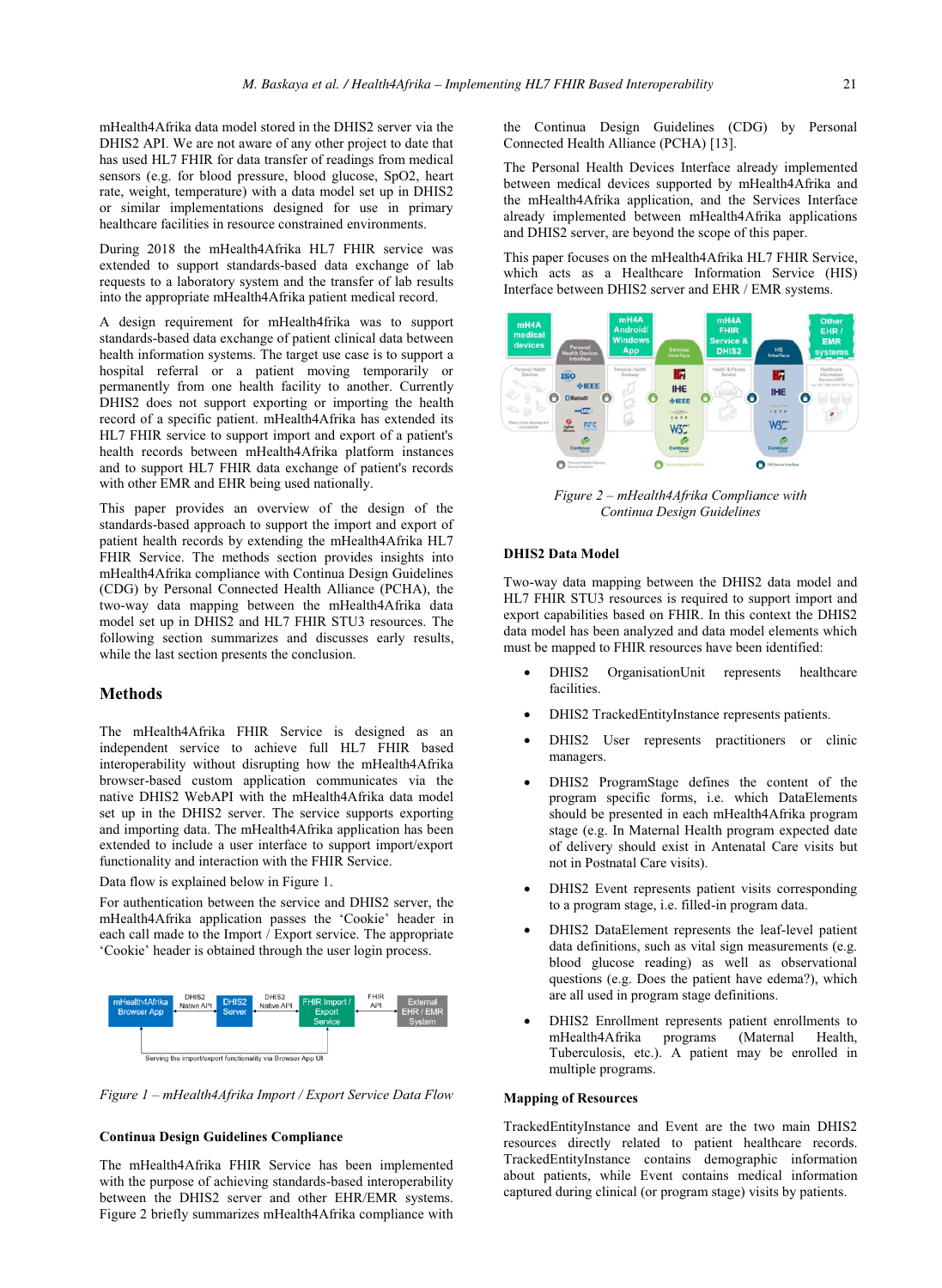FHIR Patient resource is used to represent DHIS2 TrackedEntityInstances. TrackedEntityInstance attributes are mapped to respective FHIR Patient attributes. Standard FHIR attributes are used where possible and some extensions are defined for mHealth4Afrika specific attributes, e.g. patient type (adult or child). Figure 3 provides an example of some of the mHealth4Afrika TrackedEntityInstance set up in DHIS2 with the corresponding FHIR Patient resources presented in Figure 4. To date, a total of 61 TrackedEntityInstance attributes have been mapped to FHIR Patient attributes.

```
{ 
   "trackedEntityInstance": "t4TA3mk3hT6", 
   "orgUnit": "YimTrMUaHPT", 
   "attributes": [ 
    {"displayName": "Date of Birth", 
      "valueType": "DATE", 
      "attribute": "gCafpJzwByC", 
      "value": "1995-11-02" }, 
    {"displayName": "Last Name/ Surname", 
      "valueType": "TEXT", 
      "attribute": "PUt8IjUQ5s6", 
     "value": "Johns" },
    {"displayName": "First Name", 
      "valueType": "TEXT", 
      "attribute": "sQG4zPPzP5x", 
      "value": "Mike" }, 
    {"displayName": "Patient Type", 
      "valueType": "TEXT", 
      "attribute": "DqsQdsl08uG", 
      "value": "adult" }, 
    {"displayName": "Medical Record Number", 
      "valueType": "TEXT", 
      "attribute": "r9wKBvoh4WT", 
      "value": "34708253912" }, 
    {"displayName": "Gender", 
"valueType": "TEXT", 
"attribute": "Tgz9w5PrpJM", 
     "value": "male" },
    {"displayName": "Marital Status", 
      "valueType": "TEXT", 
      "attribute": "rncpcIYS0Jn", 
      "value": "single" } 
   ]}
```
*Figure 3 – mHealth4Afrika Tracked Entity Instance* 

FHIR QuestionnaireResponse resource is used to represent DHIS2 Events. Events contain multiple dataValues that are similar to the QuestionnaireResponse attribute "item". As mentioned before, Events represent program stage visits and each dataValue contains a dataElement attribute which references the respective dataElement in the ProgramStage resource. In other words, ProgramStage contains a template of what the visits should contain (i.e. metadata) and Event contains actual values that is gathered in a visit (i.e. instances). The structure is similar in FHIR Questionnaire and QuestionnaireResponse. Questionnaire resource contains questions and, in some cases, possible values and option sets of the questions and QuestionnaireResponse resource contains answers to those questions defined in the Questionnaire. Having a very similar structure, Questionnaire resources are used to represent ProgramStages and QuestionnaireResponse resources are used for Events. Mapping of attributes, and the

relations between ProgramStage, Event, Questionnaire and QuestionnaireResponse resources can be seen in Figure 5.

Event attributes are mapped to respective<br>FHIROuestionnaireResponse attributes. Similar to FHIRQuestionnaireResponse TrackedEntityInstances, standard FHIR attributes are used where possible and some custom extensions are defined for mHealth4Afrika specific values such as program. mHealth4Afrika specific values such as ProgramStage attributes are mapped to respective FHIR Questionnaire attributes.

FHIR Organization and EpisodeOfCare resources are used to represent OrganisationUnits and Enrollments for the purpose of having a complete and consistent FHIR Bundle. As outlined in Figure 4, FHIR Patient resource contains a reference to the managing organization with its id. Without including an Organization resource with the same id in the FHIR Bundle, the bundle will fail referential integrity. Hence, respective FHIR Organization resources are created corresponding to the OrganisationUnits in DHIS2. It is similar with Enrollments and Events, which contain enrollment references.

| "resourceType": "Patient",                                    |
|---------------------------------------------------------------|
| "id": "LoKI7VAJX8k",                                          |
| "extension": $\lceil \frac{1}{2} \rceil$                      |
| "url": "http://www.mhealth4afrika.eu/fhir/PatientType"        |
| "valueCode": "adult"                                          |
| 11.                                                           |
| "identifier": [{                                              |
| "system":"http://www.mhealth4afrika.eu/fhir/MedicalRecordNo", |
| "value": "34708253912"                                        |
| ₹1,                                                           |
| "name": $\lceil \frac{1}{2} \rceil$                           |
| "family": "Johns",                                            |
| "given": [ "Mike" ]                                           |
| 31,                                                           |
| "gender": "male",                                             |
| "birthDate": "1995-11-02",                                    |
| "maritalStatus": {                                            |
| "coding": $\lceil \frac{1}{2} \rceil$                         |
| "system": "http://hl7.org/fhir/v3/MaritalStatus",             |
| "code": "S",                                                  |
| "display": "Never Married"                                    |
| 31                                                            |
| ₹,                                                            |
| "managingOrganization": {                                     |
| "reference": "Organization/YimTrMUaHPT"                       |
|                                                               |
|                                                               |

*Figure 4 – HL7 FHIR Patient Resource* 



*Figure 5 – DHIS2 Data Model to FHIR Resource mapping*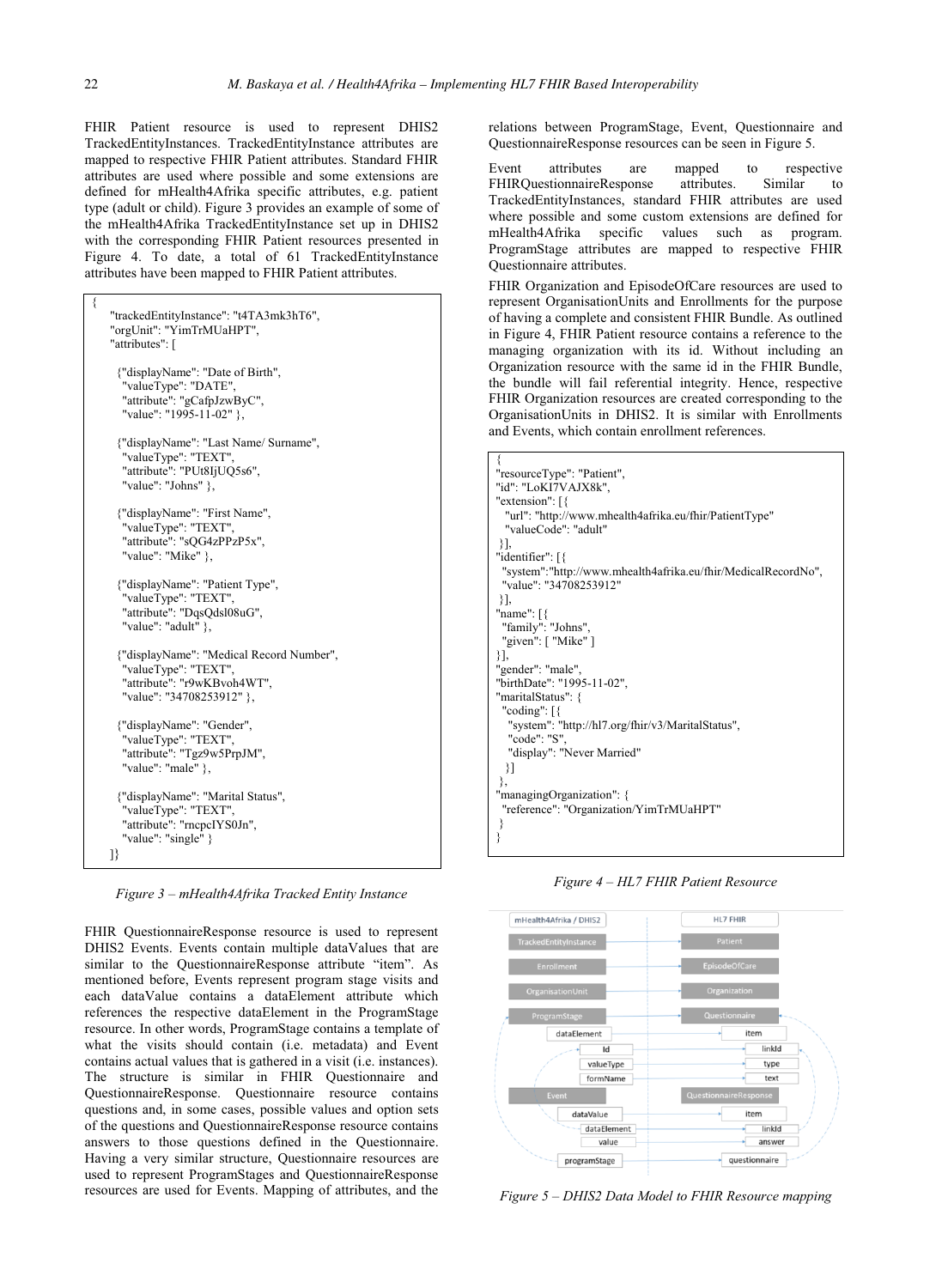#### **FHIR Export**

The service provides an endpoint that is used to export HL7 FHIR bundles containing information about the demographics and medical visits of the patients. The program, organizationUnit and the individual patient is specified at the request call to customize the output. The service uses several methods from the DHIS2 Native API to gather relevant data from DHIS2, transforms the gathered data to FHIR resources based on the mapping explained in the previous section, and finally returns a HL7 FHIR Bundle containing HL7 FHIR resources. The export can include all patient specific medical records or only a specific program, depending on the permission provided by the patient and why the electronic medical record is being provided to a different health facility.

The bundle contains several types of FHIR resources.

- - Patient: This resource contains demographic information about the patient.
- - QuestionnaireResponse: This resource contains actual data about the program stage visits of the patient.
- - Questionnaire: This resource contains metadata about the program stage visits.
- - Organization: This resource contains information about related Organisational Units.
- - EpisodeOfCare: This resource contains information about program enrollments of the patients.

### **FHIR Import**

The service provides an endpoint that is used to import HL7 FHIR bundles containing information about the complete or partial medical history of the patients. It enables patients to receive medical care in different health facilities as required and request that their electronic medical record is transferred between facilities and kept up to date.

The output of the FHIR Import, i.e. FHIR bundle, is parsed and relevant resources are mapped to the mHealth4Afrika DHIS2 data model. Several DHIS2 API calls are used sequentially to preserve referential integrity, e.g. patient demographic information must be imported before a lab result.

## **Initial Results and Discussion**

The mHealth4Afrika platform has been co-designed and validated with Ministries of Health, District Health Offices, Clinic Managers and nurses in Ethiopia, Kenya, Malawi and South Africa over the past three years. It is currently being used in a mix of primary health care facilities and hospitals.

The initial focus of this extension to the mHealth4Afrika FHIR service commenced with a mapping of patient centric data attributes and data elements to FHIR resources. As outlined above, it has been necessary to use some extensions based on specific mHealth4Afrika program requirements. When the export and functionality was implemented, this required a modification of the mHealth4Afrika platform to engage with the extended FHIR service.

The standards-based approach being implemented builds on an existing HL7 FHIR service that mHealth4Afrika developed in 2017 to support data exchange of medical sensors readings and lab requests and lab results to and from the patient's electronic medical record. It takes account of national policy

and legislative requirements in intervention countries, while leveraging the most up to date international standards.

In the current mHealth4Afrika beneficiary countries, individual patient medical records are only stored within the health facility that provides the healthcare services.

This interoperability work will enable mHealth4Afrika to both export and import complete individual patient records (as well as specific programs from individual patient records) from an instance in one health facility to an instance in another health facility. This ensures that existing electronic medical records can be transferred as required between health facilities, based on patient consent. This is a practical requirement that is not currently supported within DHIS2 standard tools.

It is normal in many countries that a pregnant mother may move from her place of normal residence to another location closer to family members towards the end of her term. In this context, it is important that the healthcare facility where she is currently receiving care has access, with her consent, to her full medical record - medical history, details of medical data captured during antenatal visits etc. The mHealth4Afrika platform allows the health facility managers to print off reports of data captured across antenatal visits. However, if the healthcare facility providing delivery and postnatal care are using the mHealth4Afrika platform or another EMR that supports data exchange using HL7 FHIR, it is more efficient if the electronic health record can be imported, updated and then exported as a FHIR bundle. This will allow the patient's health record to be kept fully up to date when they return to the health facility where they are normally resident.

This functionality will also support patients with medical conditions, such as TB, HIV, Diabetes, and Chronic Hypertension, to move their electronic health records for the purposes of referral or when transferring to another facility.

This import / export functionality is exposed to the clinic manager role via the mHealth4Afrika custom interface. This functionality is currently field tested in the intervention countries and will be adapted as necessary going forward.

## **Related Work**

Healthcare system interoperability is an essential topic in the domain as modern medical care is inherently distributed. Standards-based transfer of medical information is researched and developed over decades and more recently HL7 FHIR based interoperability solutions are being implemented. OpenMRS FHIR Module is such an example [14].

When the FHIR HL7 service work commenced in mHealth4Afrika during 2017 and the import / export work described in this paper commenced during early 2018, there was no implementation of such a FHIR based interoperability service in DHIS2. In September 2018, DHIS2 started work on a use case focused on importing TrackedEntityInstances (patient data) with Observations and Immunisations as Events into a DHIS2 server using HL7 FHIR. This will allow EMRs and applications to connect to a FHIR repository to upload patient data. An adapter can then connect to the FHIR repository and enroll patients in the DHIS2 server. It is proposed mapping is done through a transformation engine.

While this use case was only a sub-set of our current requirements, mHealth4Afrika had meetings with DHIS2 to learn more about this proposed approach and share insight about the approach we have been implementing since 2017.

Recently, the DHIS2 team started to implement an interface based FHIR adapter, similar to the mHealth4Afrika